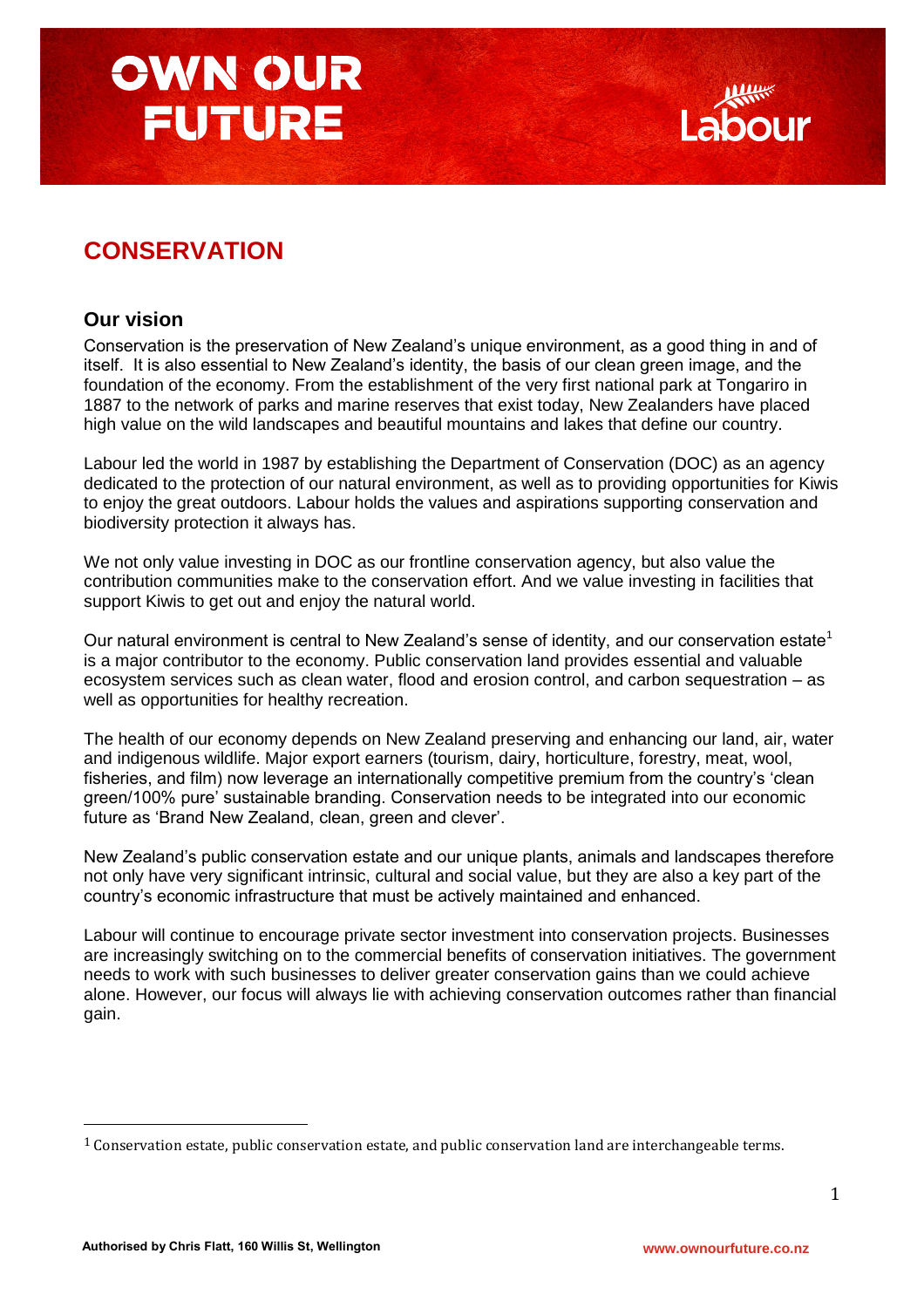

### **Biodiversity – Protecting and Enhancing our Natural Heritage**

Most of our native plants, animals, birds and insects are found only in New Zealand, i.e. they are "endemic" and unique. However, humans, along with introduced animals, have eliminated many of New Zealand"s indigenous species. At least 2000 more indigenous species continue to be threatened with extinction.

The maintenance and enhancement of our remaining indigenous biodiversity is crucial not only to the health of New Zealand"s environment but to our economic future.

New Zealand has expertise in species protection and recovery. More species are on a path to recovery because of better pest control techniques and the creation of predator-free offshore island sanctuaries. Kiwi sanctuaries have also been created on the mainland.

### **Biodiversity on public and private land**

Labour aims that in 10 years" time New Zealand"s wildlife population will be stabilised and increasing, with species coming off the endangered list regularly.

The New Zealand Biodiversity Strategy (NZBS) for halting the decline of our indigenous biodiversity has been in place since 2001. But we must constantly refine our efforts to ensure they are focused in the right places. This includes protecting and restoring threatened habitats such as wetlands.

Labour will review the success or otherwise of the New Zealand Biodiversity Strategy in its first ten years and action the results of the review.

Labour will change the name of the NZBS to the New Zealand Nature Protection Strategy so that its purpose is more immediately clear.

National has drafted a National Policy Statement (NPS) on Biodiversity under the Resource Management Act 1991, but has not yet gazetted it. National"s NPS is likely to be inadequate in terms of biodiversity protection required on private land, especially in the face of intensifying agriculture. This will put our clean, green brand at risk.

In our review of the NZBS, Labour will include the need for any changes to the biodiversity NPS to align it with the New Zealand Nature Protection Strategy.

Labour will make any necessary changes to the NPS on Biodiversity to make it truly effective and to align it with the New Zealand Nature Protection Strategy.

### **Pest and weed control**

Pests – whether already here, or still to arrive despite biosecurity measures – continue to pose a significant challenge to our most critically-threatened species. Without active pest control, making headway in the protection and enhancement of our native plant and animal life is impossible.

Effective pest control not only protects biodiversity, but prevents the collapse of forest canopy and the resulting erosion of hillsides. Carbon stores are also protected, and this enhances New Zealand"s ability to respond to global carbon accounting.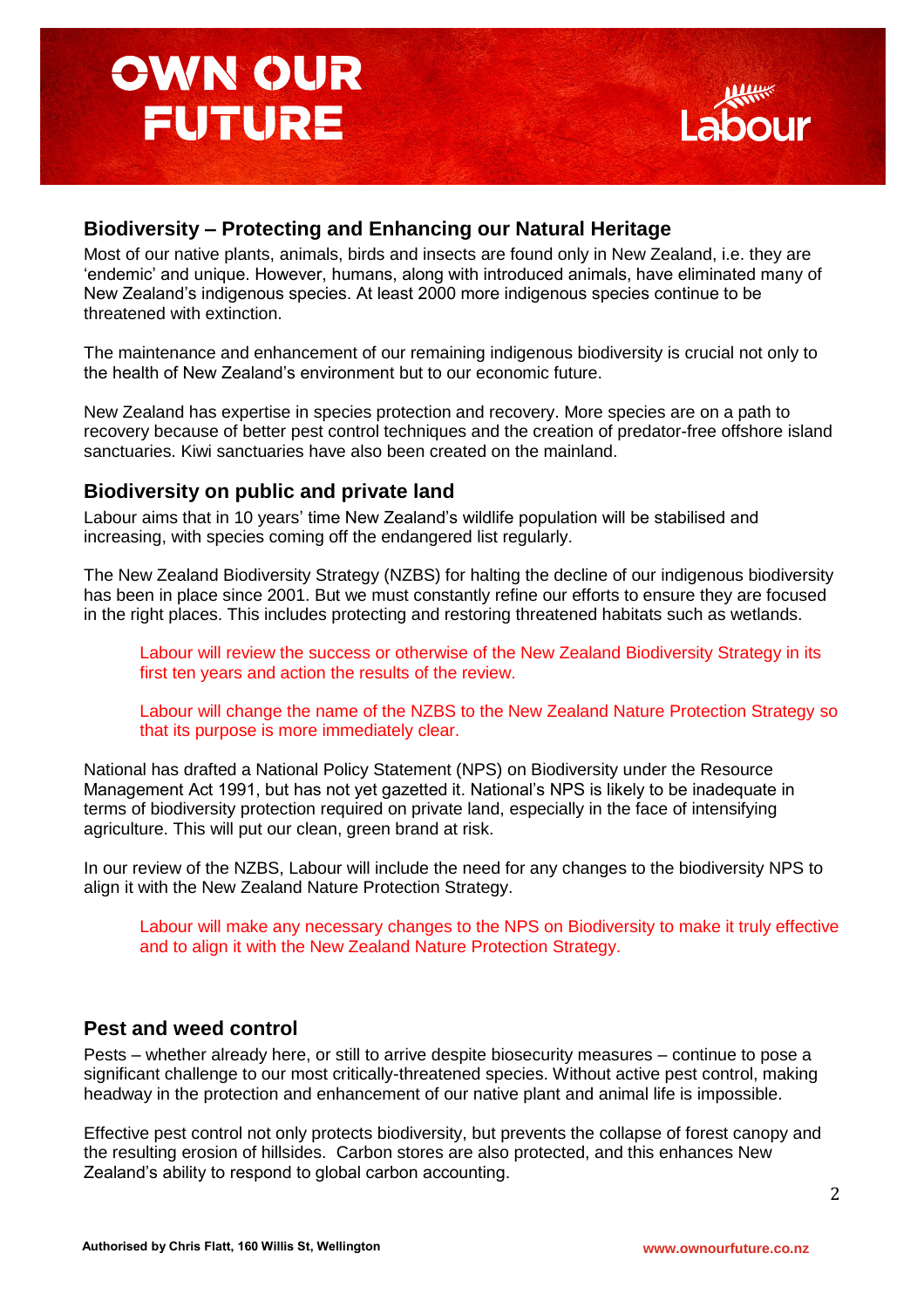

There are a range of tools available for controlling pests. DOC and other pest control agencies need to better explain to the public why tools such as aerial 1080 are the best available option in particular situations – at least until new and alternative tools are developed.

Labour will continue to resource weed and integrated pest control on public conservation land to protect threatened species, ecosystems and significant landscapes.

Labour will support the use of aerial 1080 as an effective tool for landscape-scale pest control (especially of possums, rats and stoats), while new and improved alternative tools are developed.

Labour will explore enhanced opportunities for collaboration and partnerships with private and community sector investment in pest and weed control on public and private land.

#### **Sanctuaries and mainland islands**

Dedicated sanctuaries continue to prove the most effective incubators for rejuvenating populations of threatened native birds and other wildlife.

Labour will promote predator-free island sanctuaries, and be vigilant in protecting them from re-infestation. An island sanctuary could be as large as Rakiura/Stewart Island.

The development of "mainland islands", possibly including large peninsula areas such as the Coromandel, Mahia, Banks and Otago peninsulas, can assist with eradication or intensive control of predators on a landscape scale.

Labour will promote 'mainland islands' with a view to eradication or intensive control of predators on a landscape-scale as technology and techniques allow.

Labour will examine the feasibility of turning large peninsula areas into mainland islands.

Creating sanctuaries supports the rejuvenation of our most precious wildlife. Sanctuaries can also create educational and economic benefits for a region. Success stories – such as Kapiti Island, Tiritiri Matangi Island and the Waitakeres "Ark in the Park" – are safe havens for some of our rarest species and within reach of our two largest urban centres. They attract thousands of tourists and visitors each year.

Labour will promote recreational and tourism opportunities alongside species recovery work and predator free sanctuaries.

#### **Additions to conservation estate**

The public conservation estate includes about a third of New Zealand"s land area. Much of this is steep, mountainous terrain. The last Labour government focused on redressing this imbalance. Valuable ecosystems – from lowland forests and wetlands, to tussock grasslands and coastal areas – were given priority for protection.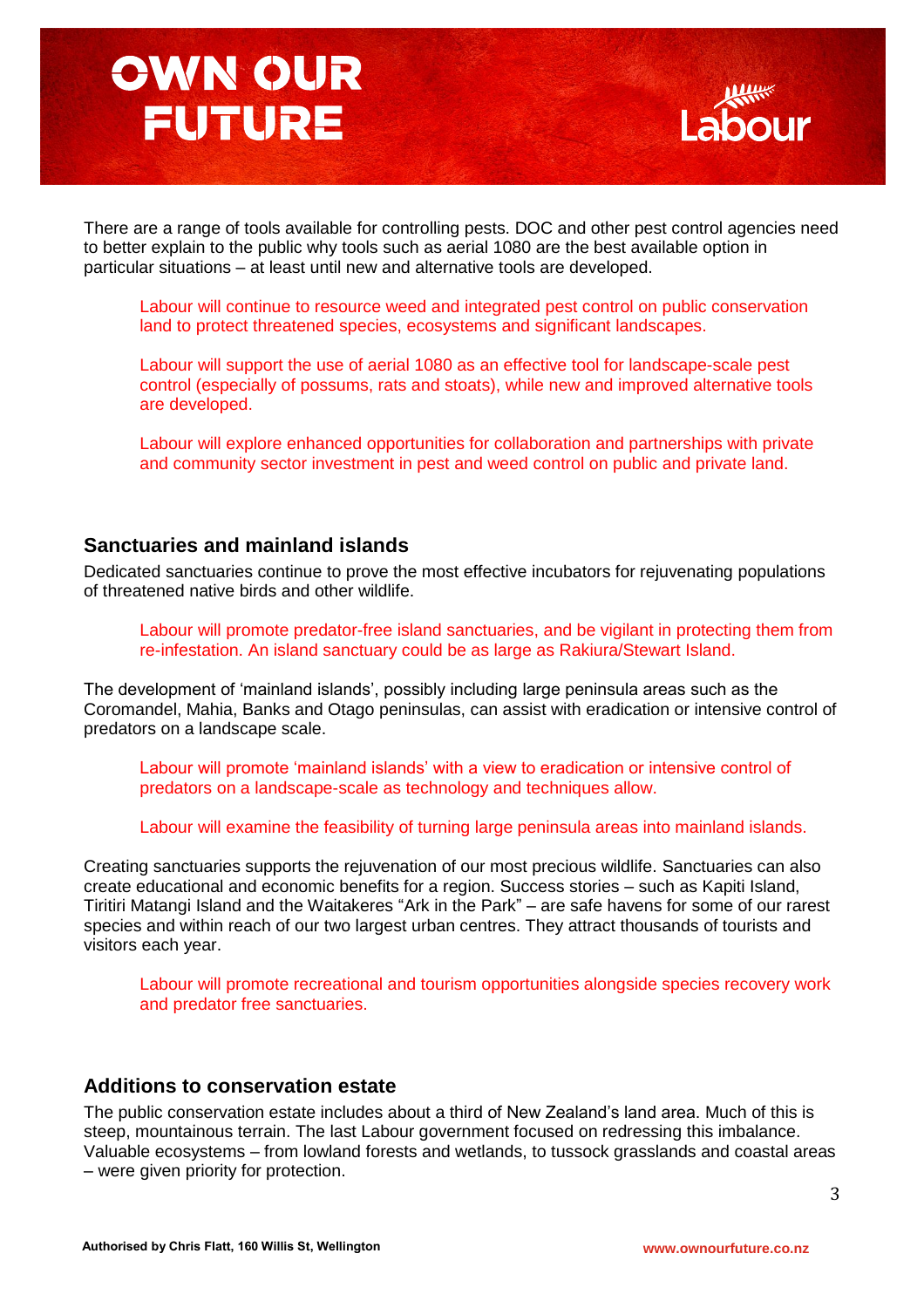

Labour will continue to make additions to the conservation estate with priority for under-represented ecosystems and natural features, such as North Island lowland forests, wetlands, and iconic areas needing protection from development pressures.

Labour will continue to make additions to land held for public conservation through dedicated funds (e.g. the Nature Heritage Fund) and other means (e.g. any remaining tenure review processes).

Labour will ensure that the management of any additions to public conservation land is adequately funded.

There is concern that under National developers can swap degraded land with DOC in exchange for access to pristine land, say for a skifield.

Labour will ensure that inappropriate swaps of public conservation land cannot take place.

#### **Reviewing status of stewardship land**

When DOC was established in 1987, it inherited land from predecessor agencies. Some of this land had not been adequately defined and classified in law, and so as a holding position it was passed to DOC as "stewardship land".

There has still been no systematic classification of stewardship land into conservation land categories (e.g. reserve, sanctuary, conservation area) – or a systematic identification of land that does not warrant DOC administration. The "limbo" status of stewardship land can cause practical problems, for example, as to whether hydro or mining development is appropriate for an area of stewardship land.

Labour will begin a systematic classification of stewardship land, or its removal from DOC administration where appropriate.

#### **Protecting wild rivers**

Many of our wild rivers have been lost to hydro development. The landscape and biodiversity values of wild rivers have become scarcer. And National has undermined the value of water conservation orders, especially by overriding them in Canterbury. This is the opposite of Labour"s view – if anything, water conservation orders need to be strengthened and expanded.

Labour does not believe we should keep damming our remaining wild and scenic rivers. Alternative means of renewable electricity generation are now available. We need to take stock of all the costs – including the environmental costs – of damming them. This can be done in a number of ways.

Labour will strengthen the National Policy Statement for Renewable Electricity Generation 2011 by encouraging renewable generation with low environmental impacts, with a particular view to protecting rivers from being dammed.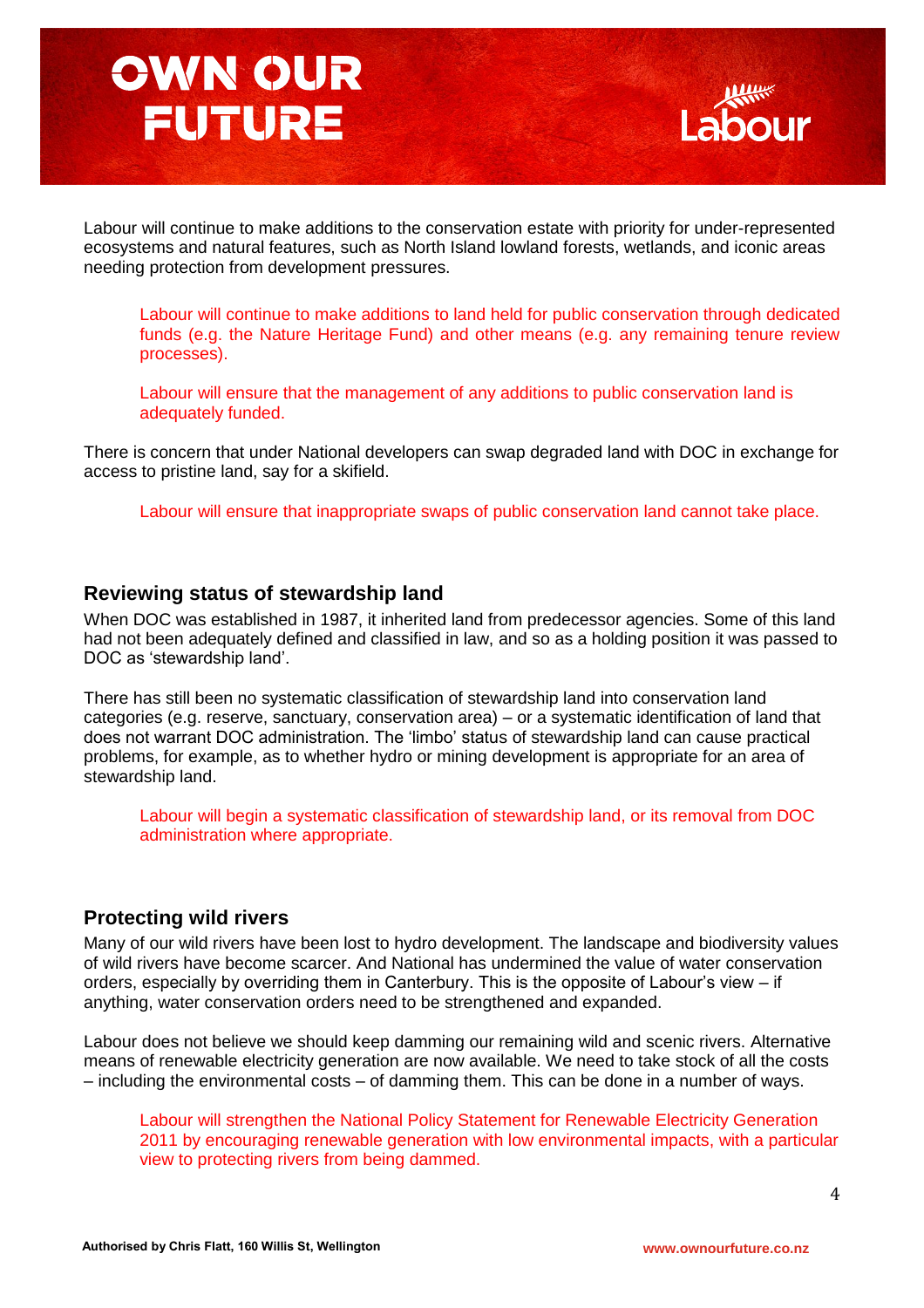

Labour will restore the primacy of water conservation orders in Canterbury, i.e. to where they were before National overrode them.

Labour will investigate the strengthening and expansion of the water conservation order mechanism.

This protection of wild rivers is complemented by Labour"s views on water management. See our **Water** policy.

### **Making the Mokihinui into national park**

The Mokihinui is an outstanding wild river and flows through stewardship land. This area is of such conservation quality that it would justify being added to the adjacent Kahurangi National Park. However, SOE Meridian Energy wants to dam the Mokihinui for hydro power.

Labour will save the Mokihinui River from being dammed. This will include moving to have the area added to Kahurangi National Park.

Labour will ask the New Zealand Conservation Authority to formally investigate adding the Mokihinui river area to Kahurangi National Park.

Labour will in the meantime direct Meridian Energy not to proceed with its hydro dam proposal and/or decline to make the area available to Meridian Energy.

### **New Chums beach**

New Chums beach in the Coromandel is one of the finest beaches in the world but is threatened by development. It can be protected by the public purchase of adjacent land, or covenanting of it, to prevent development. This will require agreement among the various parties involved.

Labour is determined that New Chums beach will be saved for the enjoyment of present and future generations. We are also determined that its untouched beauty will continue to be part of New Zealand's 'clean green/100% pure' sustainable branding to the world.

Labour will explore means by which to save New Chums beach for the enjoyment of present and future generations and as part of our sustainable branding to the world.

### **Promoting Conservation by DOC and the Whole Community**

DOC is our frontline conservation agency. It manages about a third of the country"s land for conservation purposes, as well as marine reserves and marine mammal sanctuaries, and carries out pest control work. DOC is responsible for protecting our most critically endangered species, and operates recovery programmes for our rarest species including kiwi, kokako and takahe.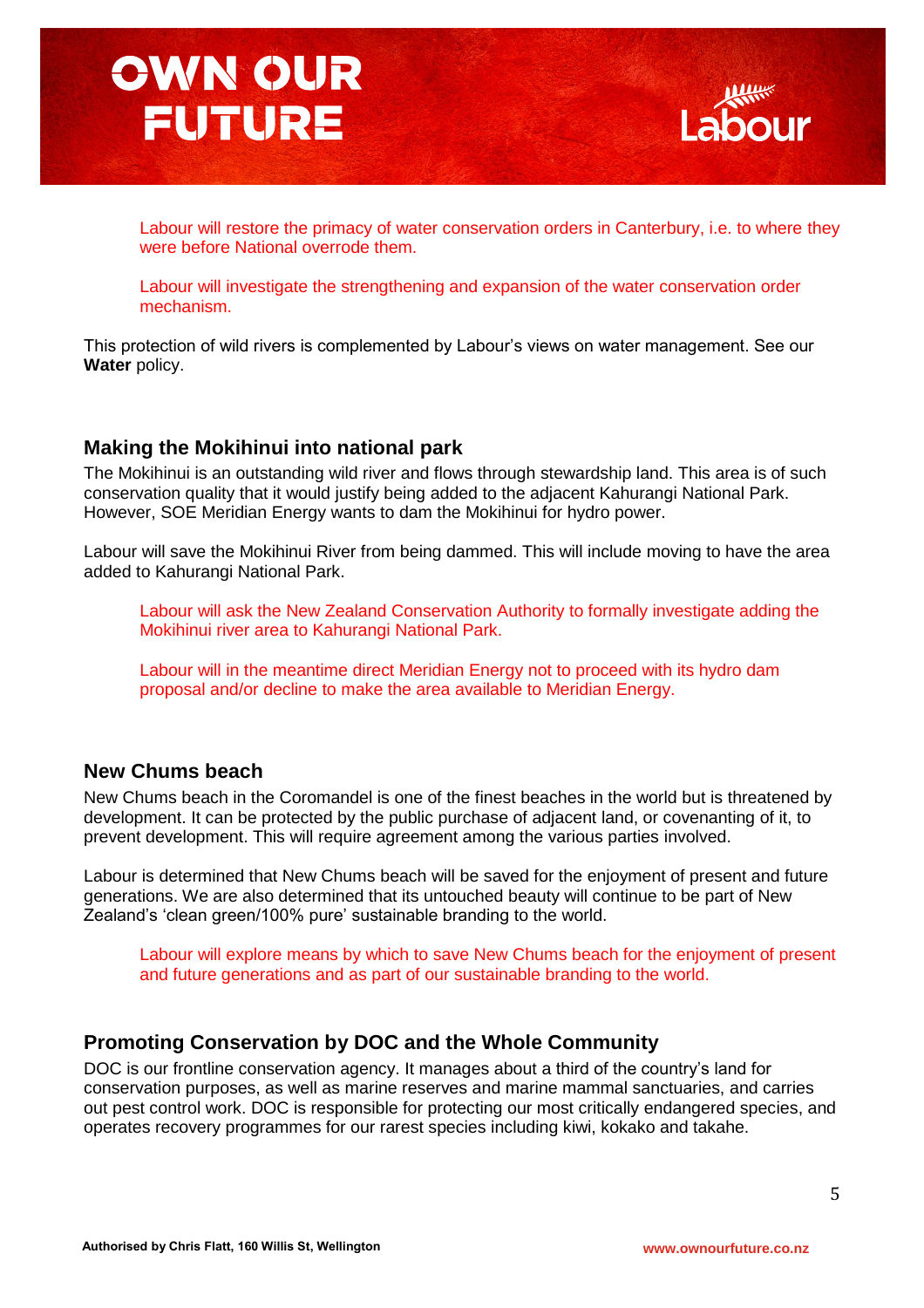

DOC also manages historic sites and buildings, and runs an extensive "outdoors infrastructure" of huts, tracks and visitor facilities.

DOC should promote conservation nationally, and advocate strongly for it publicly and at all levels of government. This role has been weakened under National.

DOC should also be ensuring that tourist operators, energy companies, farmers and other users of public conservation land do so fairly, sustainably and in a way that protects our heritage.

Labour is committed to DOC being able to carry out all these public service roles effectively. Its work should be founded on the best ecological science and practical conservation management experience.

Labour will ensure that DOC plays a leading role in maintaining New Zealand"s biodiversity and an independent statutory role in advocating for the conservation of natural and historic resources.

#### **Community-led conservation**

Private, volunteer and community-led conservation initiatives are essential to the overall drive to protect New Zealand"s natural heritage and promote our clean, green image.

Many ordinary New Zealanders have cared for forest and wetland biodiversity on private as well as public land. We must support their enthusiasm and hard work, which has produced some dramatic results.

Labour believes we can do even better, by exploring innovative new ways to engage the community in conservation.

Labour will explore new ways of connecting and enabling in conservation, in order to grow grassroots education and participation in conservation projects at a community level.

Labour will retain contestable funds to support and encourage community-led conservation work.

#### **Enhancing stakeholder involvement**

There are many conservation stakeholders – or potential conservation stakeholders – including iwi, local government, community organisations, and private sector businesses. Local conservation boards and the New Zealand Conservation Authority provide valuable community input into conservation planning and management.

But we need to think even smarter on conservation – and that includes more collaboration between conservation stakeholders and DOC.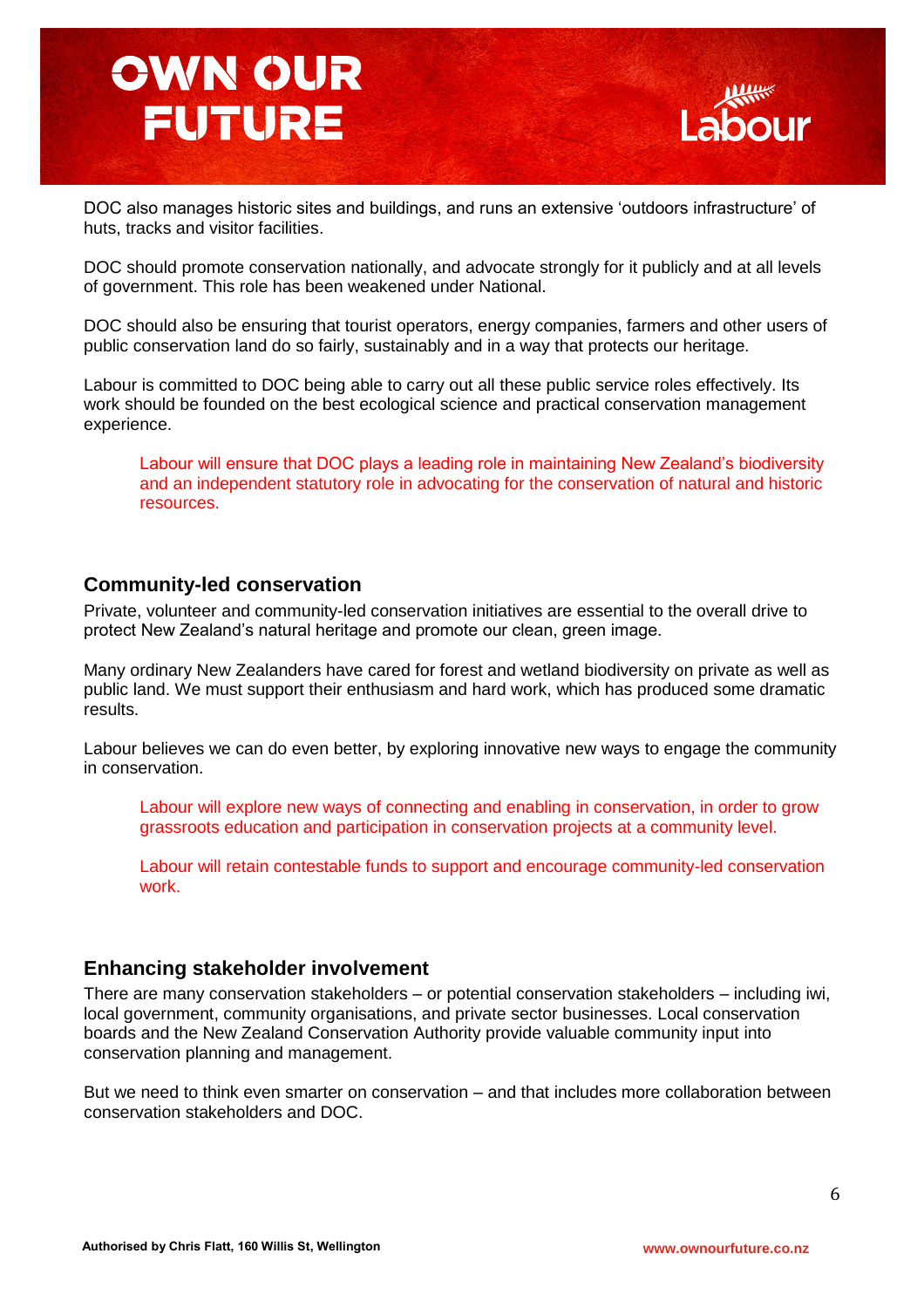

Working closely with stakeholders will deliver greater conservation gains than the government could ever achieve alone. There will be benefits to stakeholders as well. Businesses, for example, are increasingly appreciating the commercial benefits of conservation initiatives.

Labour will actively pursue iwi, local government, community and corporate partnerships for conservation projects, including, for example, community education and involvement in practical conservation projects such as the development of "mainland island" sanctuaries.

DOC has an important role in the Treaty of Waitangi settlement process. DOC deals with the mechanisms of the settlement process, but should also be focused on collaborative conservation outcomes. Free and unfettered access for New Zealanders to conservation areas will be protected.

Labour will review DOC"s role in the Treaty settlement process, with a view to it being more focused on collaborative conservation outcomes. The important role of iwi as enduring stewards of the land will be recognised.

### **Helping private landowners**

DOC will continue to lend its expertise to identify and protect indigenous ecosystems on private land. Alongside funding for restoration and recovery work, help is available for private landowners who want to legally protect valuable conservation areas.

Hundreds of thousands of hectares have been protected with the support of targeted funding.

Labour will encourage private landowners to protect conservation values on their land, support them with specific funds and conservation trusts, and promote exemption for legallyprotected conservation areas from rating by local authorities.

These initiatives will be complementary to an effective National Policy Statement on Biodiversity.

#### **Environmental education and conservation skills**

The future of our natural landscapes, native plants and animals and unique marine life lies in our hands and the hands of those who will come after us. We benefit greatly from looking after these natural assets.

Labour will seek to educate the public about the wider social and economic benefits that result from keeping the public conservation estate unspoilt.

We must encourage future generations to value conservation, engage with nature, and understand environmental sustainability by initiatives such as the last Labour government's Enviro-Schools programme.

Labour will reinstate the Enviro-Schools programme.

Our young people are the skill base for frontline conservation work in the future.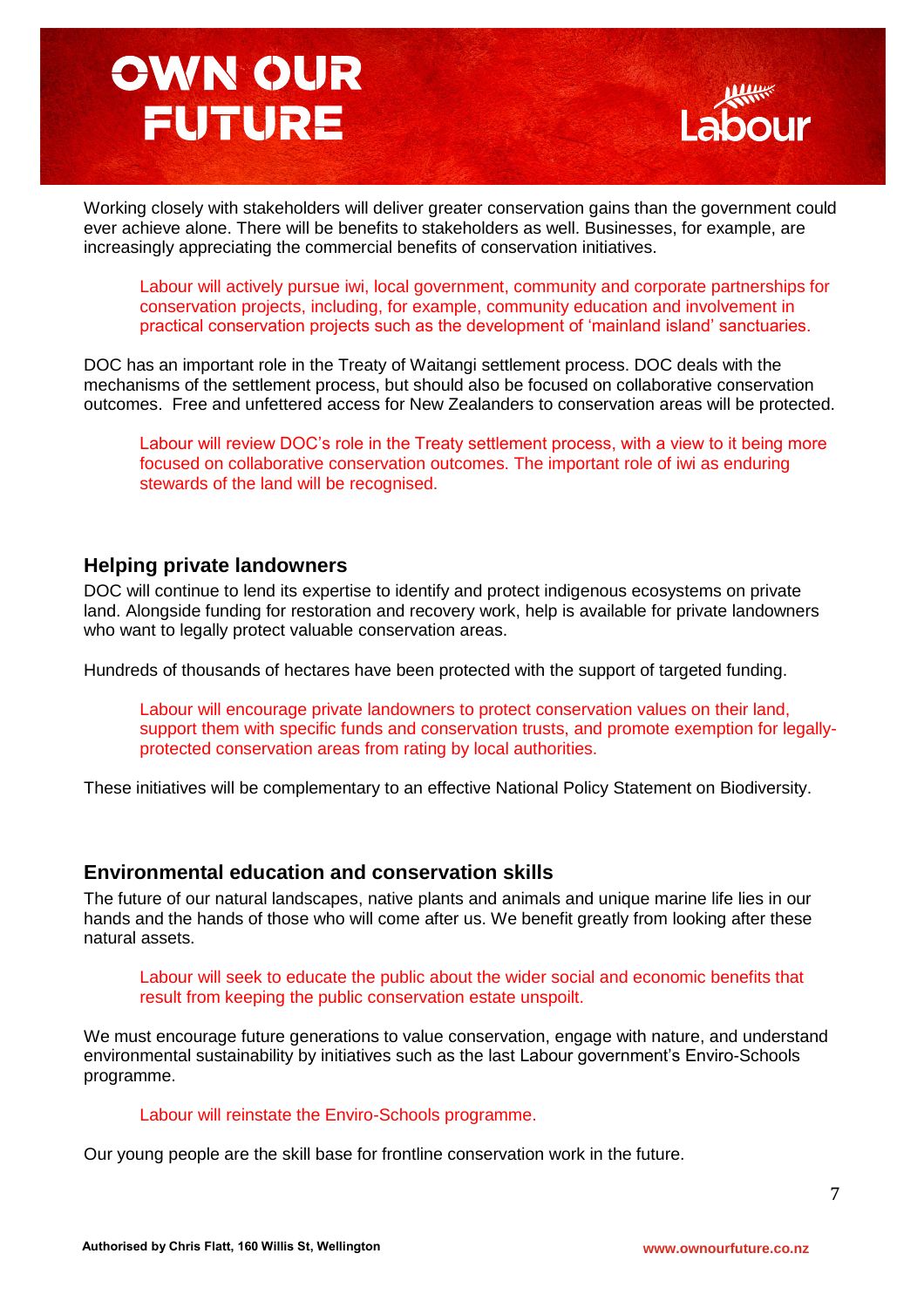

Labour will build the available pool of conservation rangers, planners and biodiversity specialists by developing a conservation apprenticeship programme.

This programme will be targeted at school-leavers who are contemplating working in the conservation sector. Its aim will be to provide a strong grounding in practical conservation management. On successfully completing the programme, some graduates may seek work through DOC while others may go on to employment in local government or community-led conservation work.

### **Outdoor Recreation – Helping Kiwis enjoy our Heritage**

Kiwis have a long and proud history of getting out into the great outdoors and exploring the wonderful natural heritage our country has to offer. Access to this heritage is of great cultural and social importance.

The network of huts and tracks across public conservation land was significantly upgraded by the last Labour government, and forms the backbone of our 'outdoors infrastructure'. There are new lodges in place of old huts, more places to go to, tracks repaired, and new ones to explore either by foot or bike.

This network is a significant asset. Not only is it valued by Kiwis, but our tourism sector depends on it. Kiwis expect their government to protect the quality of outdoor recreational experiences – including walking, tramping, skiing, climbing, angling, swimming, rafting, boating and mountain biking.

That does not mean only putting resources into "front country" facilities or huts on the Great Walks, where many of the users are international visitors. The existing network of "back country" huts and tracks is vital as well and should remain. A bivvy in the right place, for example, can save lives.

Labour will continue to upgrade the outdoors infrastructure of huts, tracks and other visitor facilities, including those in the back country.

Labour will promote the development of new outdoor recreational opportunities, for example, walking and cycling trails on former railways land.

### **Te Araroa**

New Zealand benefits from a national walkway, Te Araroa, "the long pathway" connecting Cape Reinga to the Bluff through public walkways and tracks. The last Labour government made a considerable contribution towards the walkway, especially by freeing up access through former pastoral lease land in the South Island. Te Araroa is now close to completion, but some gaps remain.

Labour will facilitate the filling of the final gaps in Te Araroa, "the long pathway" from North Cape to Bluff, so that its final completion can be celebrated.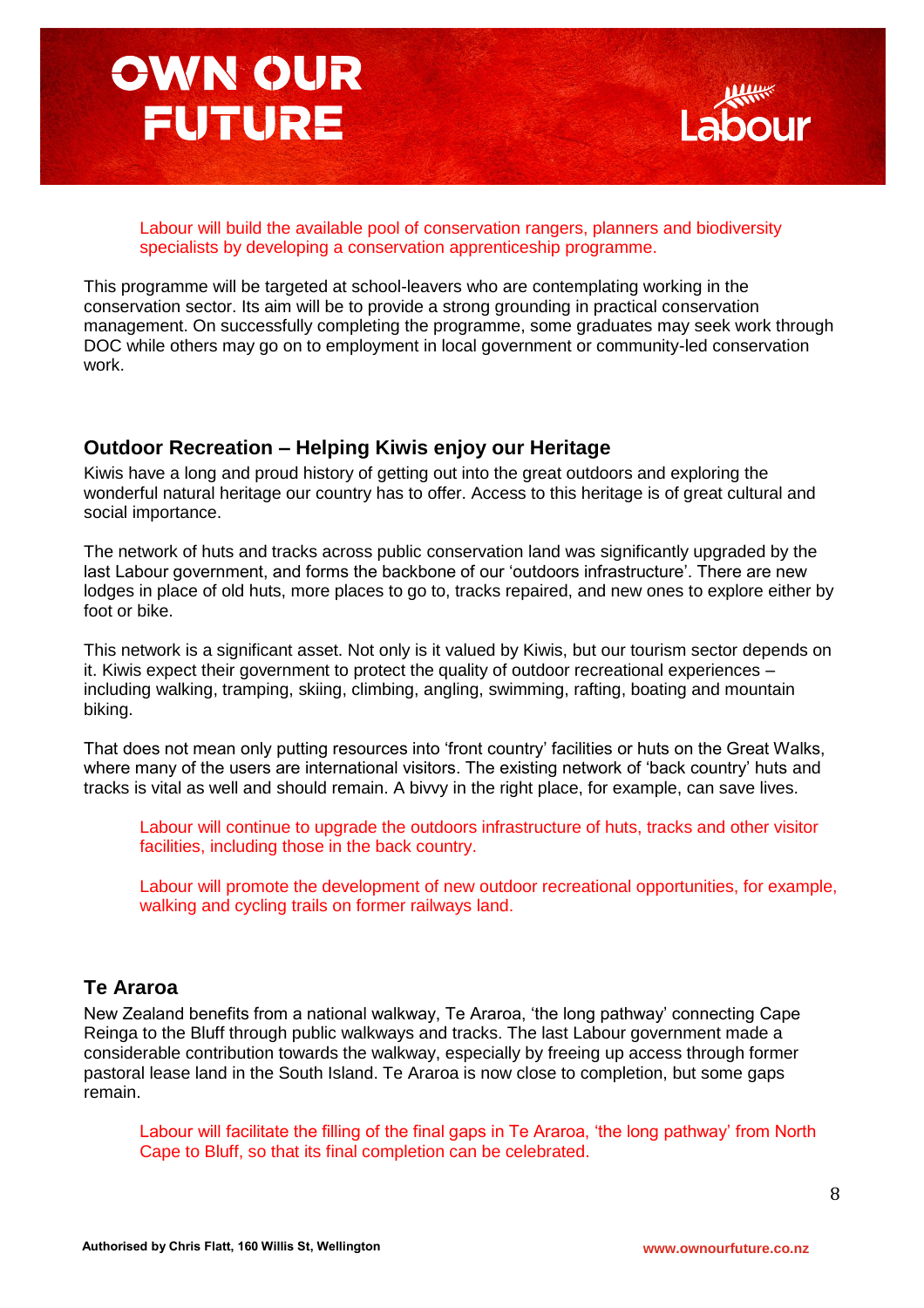### **Walking Access Commission**

Labour established the Walking Access Commission in 2008 to create "free, certain, enduring and practical" public access for outdoor recreation, including around lakes, along rivers, and to public resources (which include trout, salmon and game birds). This is not only for the benefit of Kiwis but for overseas visitors as well.

Initiatives the Walking Access Commission has taken include a public access mapping system to clearly identify publicly-owned land across New Zealand that people can legally access. The Commission also promotes an Outdoor Access Code to encourage responsible behaviour in the outdoors, and provides contestable funding to support access-enhancing projects.

Labour will strongly support the work of the Walking Access Commission.

Labour will support the Walking Access Commission having a dispute arbitration role on access issues.

### **Commercial use of public outdoor resources**

Labour supports tourism businesses based on public conservation land and public resources. However, conservation values must not be compromised by commercial use. Reasonable public recreational access to the land and resources must continue.

Fish and Game New Zealand manages recreational access to sports fish (including trout and salmon) and game birds. These public resources can be found both inside and outside the public conservation estate. They attract commercial interest for professional fishing and hunting guiding. Inside the conservation estate, such commercial arrangements are managed by DOC.

Labour would make Fish and Game (through its regional councils) the approval authority for any such commercial arrangements outside the conservation estate. This would be similar to DOC management of tourism activity on public conservation land (where public access continues to be protected).

Labour will make Fish and Game New Zealand the approval authority for any commercial concessions to take sports fish and game birds outside the public conservation estate.

Any disputes about a public right to access sports fish and game birds over private land could be dealt with by the Walking Access Commission.

### **Camping grounds**

With land development around our coastline, opportunities available for the traditional Kiwi summer camping holiday have decreased. Public camping grounds operate on DOC land. New camping grounds were opened by the last Labour government, and others were upgraded.

Labour will continue to develop new camping grounds as opportunities arise.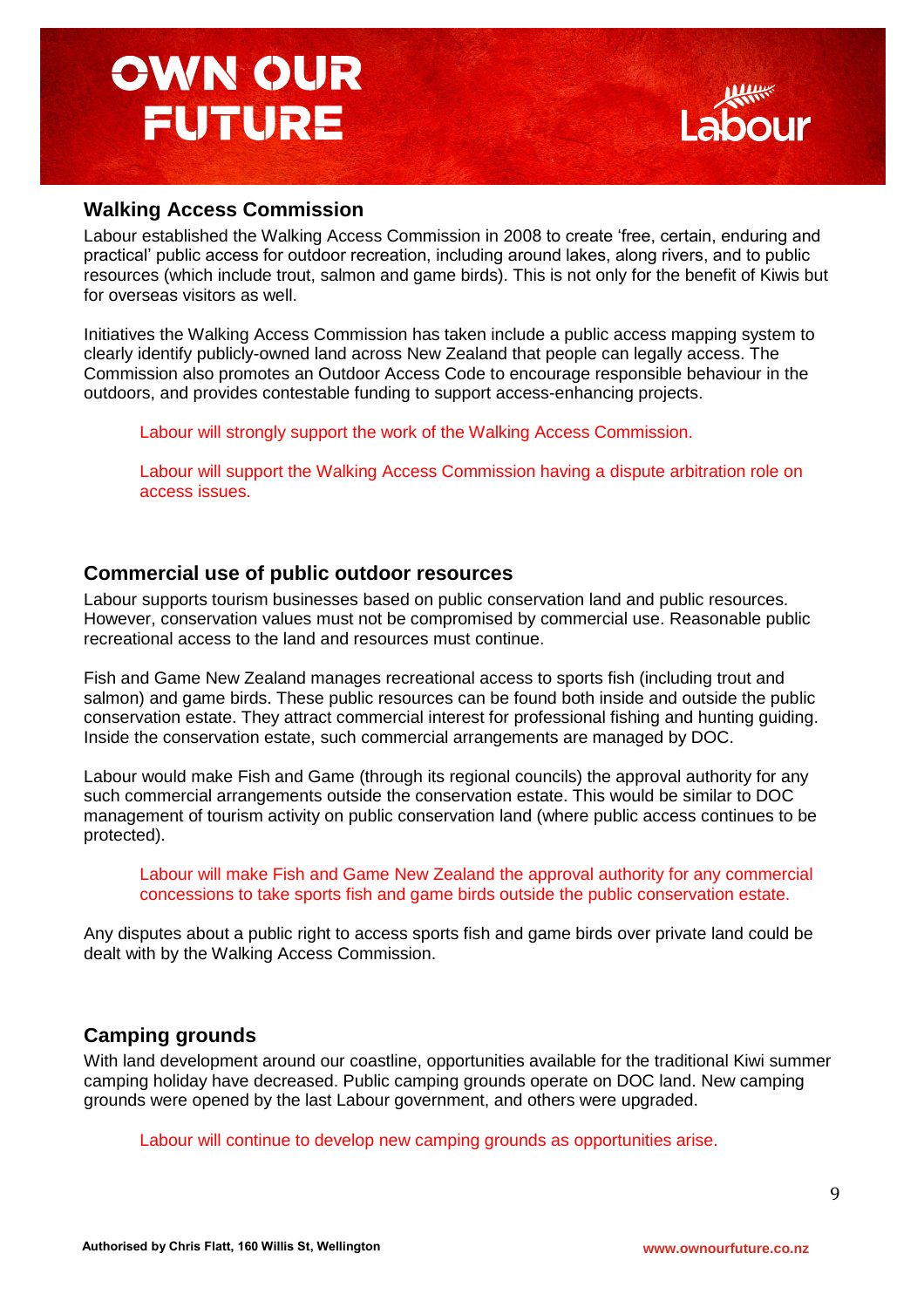### **Management of game animals**

Many Kiwis share in a long-held tradition of recreational hunting for deer, pigs and other introduced game mammals. Hunters help keep these animal numbers down on public conservation land. Labour recognises this valuable contribution to the protection of our indigenous biodiversity.

DOC currently manages game mammals. National proposes to establish a Game Animal Council and to split the management of these animals (chamois, deer, thar and wild pigs) between DOC and the Game Animal Council. The Council would manage "herds of special interest" within defined areas of conservation land.

The Parliamentary Commissioner for the Environment points out that the proposed Game Animal Council could effectively halt 1080 operations for possums, rats and stoats, if it thought game animals may be at risk. Labour takes the Commissioner"s advice seriously.

It is problematic having a management system with two organisations in charge. DOC should be responsible for the management of the conservation estate. Hunters have conservation values and support our wilderness areas, which they know well. Greater co-ordination with hunting interests is desirable.

Labour will establish the proposed Game Animal Council as an advisory body that encourages hunters to work collaboratively with DOC in supporting both conservation and hunting interests.

### **Marine Conservation – Protecting Our Sea Life**

New Zealanders have always shared a special connection with the sea. Our rich marine and coastal ecosystems provide food and recreation. However, these ecosystems have a history of being impacted by over-fishing, soil erosion, over-development, urban and pastoral run-off, careless waste disposal and sewage pollution.

Fish stocks are now managed within a framework of sustainability. Marine reserves are now recognised not just for their scientific benefits but for their public use and enjoyment. Threatened species, such as the Maui and Hector"s dolphins, are also being protected within designated marine sanctuaries, and other strong measures have been put in place to halt their decline.

Ten years from now, Labour wants New Zealand to be known for its world-leading approach to marine conservation. We want a network of marine protected areas to support the rejuvenation of our marine life. We want a reputation for being excellent guardians of the 40% of the world"s albatross species endemic to New Zealand. We want our trading partners to continue buying our seafood because they know they are buying a sustainable, quality product.

#### **Marine protected areas**

Many different groups have a high level of interest in our marine areas. These include commercial fishers, recreational fishers, other recreational users, iwi, conservationists, and scientists investigating marine species and habitats. With so many stakeholders, forging agreement on which areas should be protected remains a challenge.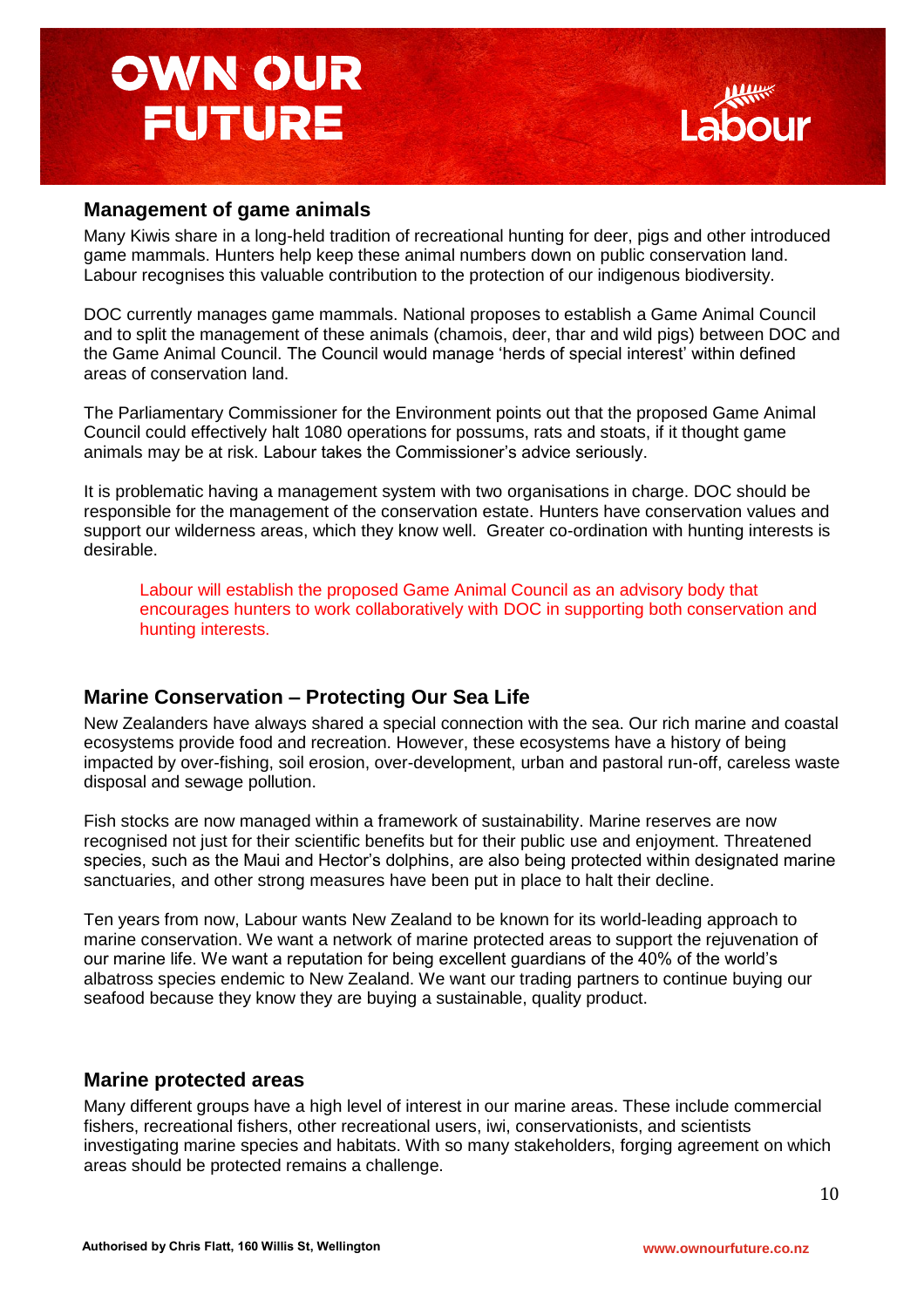In the past, protection has been fragmented and ad hoc. Now a range of protective options are available such as marine reserves (which are no take areas), mataitai reserves and taiapure, and trawling and dredging bans. Communities deserve a say in where and what marine protection is proposed.

The last Labour government began a new collaborative process for marine protection right around New Zealand through the marine protected areas (MPA) strategy. Protection around the sub-Antarctic islands and on the West Coast of the South Island has been agreed, but elsewhere National has under-resourced the process and let it languish. The MPA process needs to be revitalised, with a single lead government agency.

Labour will revitalise the MPA process, especially the regional stakeholder forums that are central to it, and promote DOC as the lead government agency for MPA planning.

Labour will ensure that DOC has the necessary technical capability to facilitate and implement increased marine protection.

Labour will continue to establish a network of marine reserves and other protected areas for the protection of marine biodiversity.

Labour aims to have 30 percent of our marine area in some form of protection by 2020 – both in the territorial sea (out to 12 nautical miles) and the exclusive economic zone or EEZ (a further 200 nautical miles).

Protection will include: an ecologically representative network of marine reserves; mataitai reserves and taiapure which are protected according to the wishes of local iwi and communities; other (often large) areas in which there are specific constraints on fishing methods; and the Kermadec world sanctuary area.

Labour wants New Zealand to be a world leader in protecting threatened species, and this extends to the sea. We will be vigilant over species that are under threat and take specific action as necessary.

Labour will monitor the effectiveness of existing marine mammal sanctuaries and support the development of further protective measures or sanctuaries as necessary.

#### **Kermadec world sanctuary area**

The Kermadec Islands are a part of New Zealand 1000 km to the northeast, and straddle tropical and temperate climates. The Kermadec marine region is one of the most diverse and stunning in the world. It contains underwater volcanoes and the second-deepest ocean trench on the planet (over 10 km deep in places). It has remarkable marine biodiversity, including giant squid, the deep diving sperm whale, and millions of seabirds.

There is already a marine reserve around the Kermadec Islands, with complementary world heritage status proposed for the Islands themselves. The marine reserve protects some of the marine habitats of the area (out to the territorial sea boundary). But a much higher level of protection in the EEZ around the Kermadecs is justified.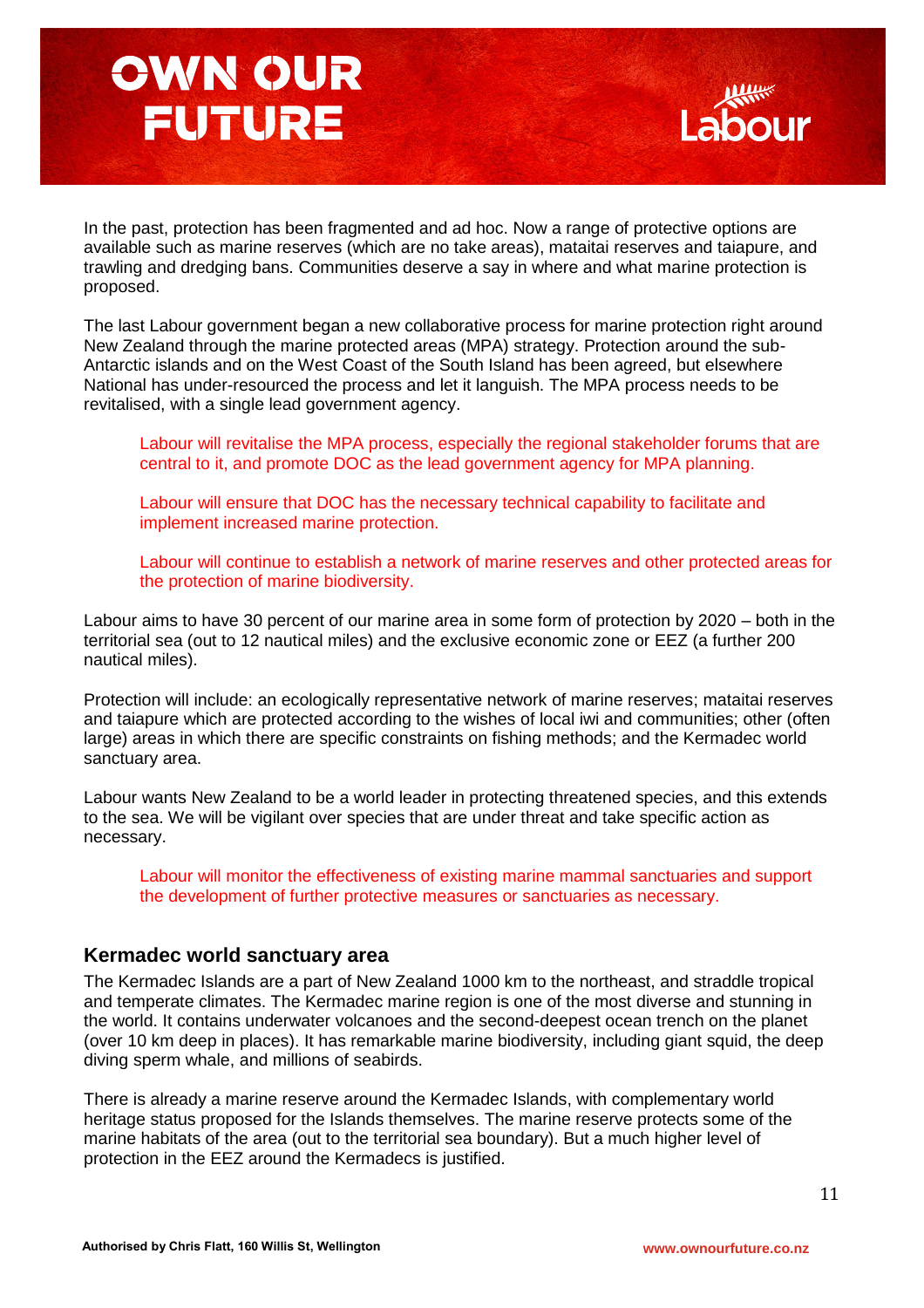

The Kermadecs provides the opportunity for a marine reserve of ecosystem-scale, which would be one of the few on the planet. New Zealand could become a world leader in creating such an EEZ marine reserve. While this is not yet possible under our marine reserve legislation, we could do it by a special Act of Parliament (as Labour did in 2005 to create eight marine reserves in Fiordland).

Labour will create a world sanctuary area in the EEZ around the Kermadec Islands by way of giving this area marine reserve status.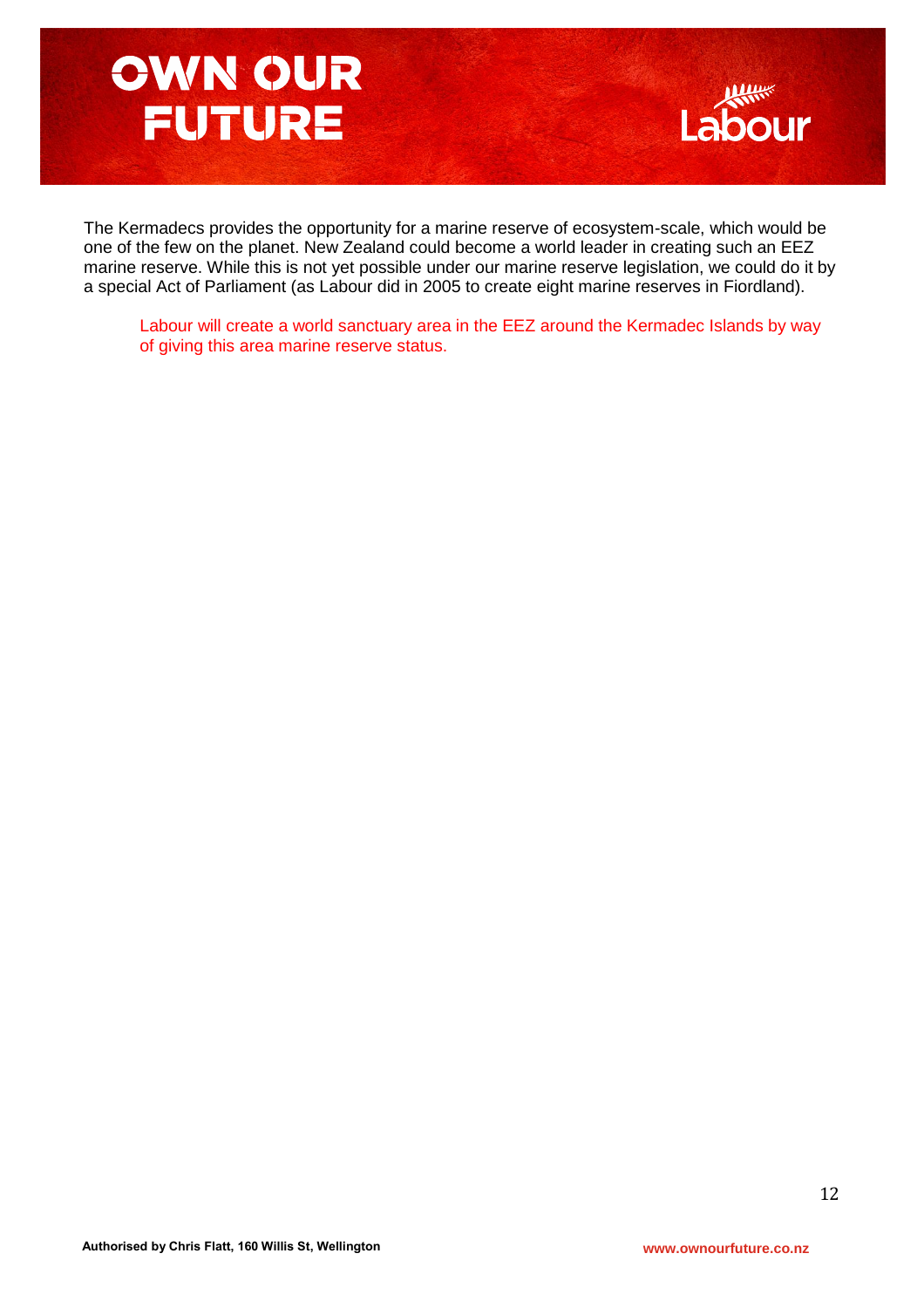

### **Unsustainable marine activities**

New Zealand is a special place for seabirds. Nearly a quarter of the world"s seabird species breed here, and 40% of albatross species are endemic to New Zealand. Species such as albatross, petrel and shearwaters, as well as the unique New Zealand sea lion, remain at risk from commercial fishing methods.

Labour will work collaboratively with the fishing industry to achieve reductions in fisheries bycatch of seabirds and marine mammals, including by the use of mandatory targets and mitigation measures.

Other unsustainable fishing practices must be addressed. Means of doing so will include the use of spatial tools.

Labour will implement a phase-out of destructive and unsustainable fishing methods (such as bottom trawling, dredging and set netting).

Labour will prohibit the practice of shark finning, requiring that all sharks caught in New Zealand and on New Zealand flagged vessels be landed whole with fins intact.

See "Oceans" in Labour"s **Environment** policy for protecting the marine environment against risks such as oil spills.

#### **Whales**

Labour strongly backs international efforts to ensure the world"s whale populations continue to be protected from commercial exploitation. Some populations are beginning to recover, but more needs to be done.

Labour will work through international organisations to achieve stronger protection for whales, to end "scientific" whaling and to advance the South Pacific Whale Sanctuary.

#### **Marine legislation reform**

Most of New Zealand"s marine protection legislation has been on the statute books for many years and is in need of updating. This includes the Wildlife Act 1953, Marine Reserves Act 1971, Marine Mammals Protection Act 1978, and the Fisheries Act 1996. We need a genuinely sustainable approach to the management of our seas and sea life. That will include a stronger precautionary approach in the Fisheries Act.

Labour will revise our marine protection legislation to ensure consistency, optimal delivery of protection objectives, and genuine sustainability.

A Bill to modernise the Marine Reserves Act has been before Parliament since 2002. The Bill would broaden the purpose of marine reserves from scientific study to the conservation of marine biodiversity, and enable them to be created in the EEZ. The Bill would also change the concurrence procedure for creating marine reserves (from both the Ministers of Conservation and Fisheries to only the former).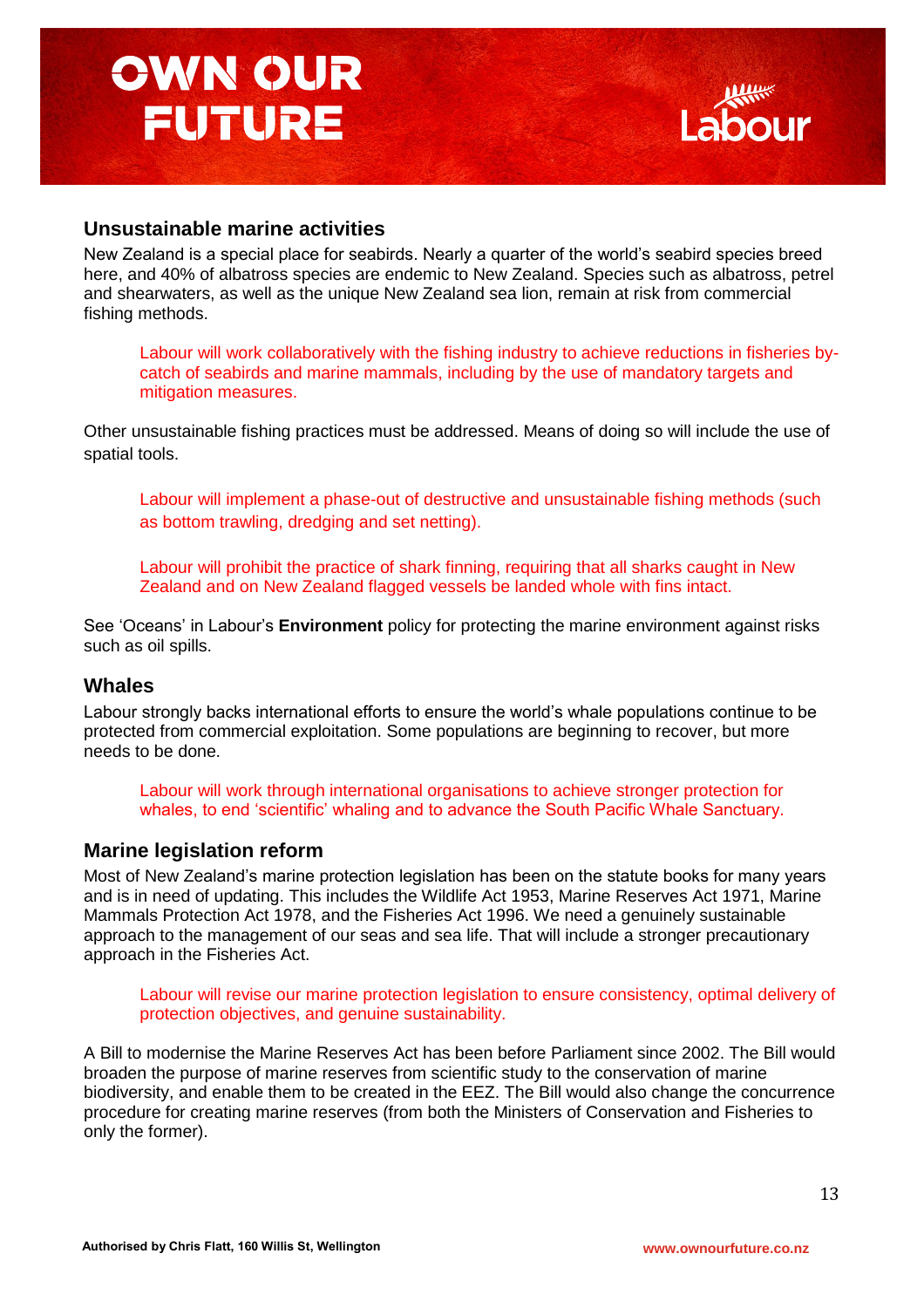

In the past, there have been concerns that DOC has been both the promoter of marine reserves and (through the Minister of Conservation) the ultimate decision maker. A revitalised MPA process will see communities themselves – through regional stakeholder forums – promoting the creation of marine reserves. They will do that together with other types of MPAs (such as mataitai reserves, which are approved by the Minister of Fisheries).

DOC"s role in marine reserve creation will become that of a facilitator, and the tension of its dual role will be resolved. Marine reserves, and other types of MPA, will be created on the recommendation of regional stakeholder forums.

Labour will amend the Marine Reserves Bill to reflect the collaborative way of achieving marine protection through the MPA strategy.

### **Antarctica**

New Zealand has a special relationship with Antarctica. Labour has long advocated for its preservation in a pristine state, and for it to be administered for peaceful scientific purposes through the Antarctic Treaty system.

Labour will recommit to the Antarctic Treaty system, and act as an international advocate for the protection of the Antarctic ecosystem from mineral or other inappropriate exploitation.

Labour will advocate for appropriate marine protection around Antarctica, including in the Ross Sea.

### **Mining on high value conservation land**

Mining on high value conservation land had long been controversial before Parliament (in 1997) enacted Schedule 4 of the Crown Minerals Act 1991 (CMA). This prohibits mining activity for Crown owned minerals on land described in Schedule 4. Areas can be added to, or taken out of, Schedule 4 by order in council.

The high conservation value of Schedule 4 land prevails over potential mining value. However, certain low impact activities are allowed. These include prospecting and exploration to determine what minerals are present, mining of petroleum or gas by drilling from outside the area.

By order in council in 2008, the Labour government added 745,381 hectares of conservation land (including two national parks) and 24 marine reserves (521,713 hectares) to Schedule 4.

In 2010 Labour opposed National"s plan to take some areas out of Schedule 4. So did the public. National backed down.

Labour believes that Schedule 4 should be simplified and strengthened. This would provide greater certainty for all interests.

Labour will make automatic the closure of areas coming within the generic protected categories listed in Schedule 4 (e.g. national parks and marine reserves).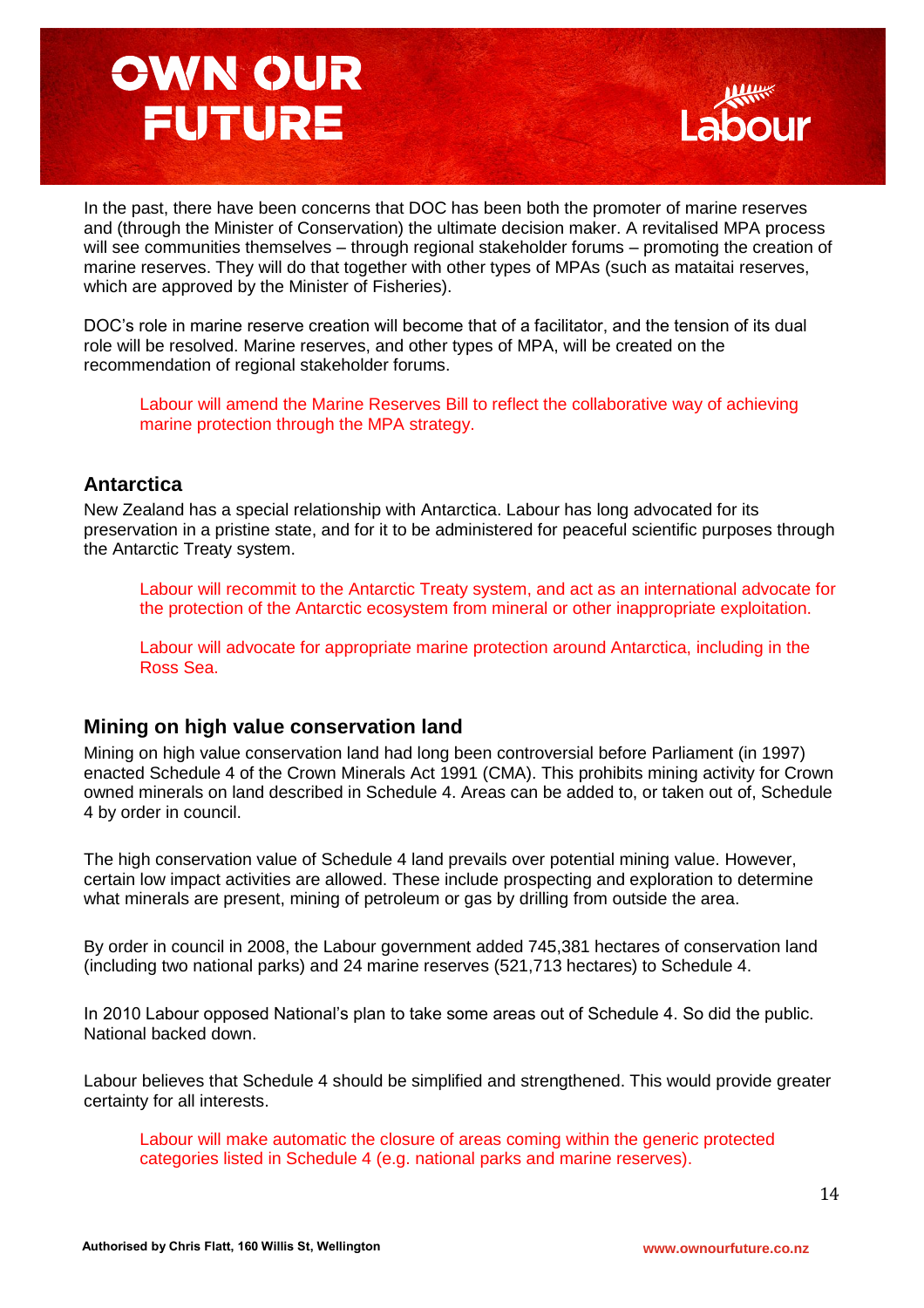

This means an order in council (and the processes leading up to it) would no longer be required to include newly created protected areas in Schedule 4. For example, under automatic closure, Rakiura National Park would not have waited from 2002 to 2008 to be included in Schedule 4.

Labour will make it clear that land may be added to Schedule 4 by Order in Council, but may not be taken out of the Schedule by that means.

Automatic closure would substantially remove the need for orders in council to add areas to Schedule 4. Areas would be included as a direct result of the will of Parliament. It would be wrong to allow Ministers of the day to reverse that without going back to Parliament.

Labour will consider asking Parliament to amend Schedule 4 to add ecological areas, world heritage areas, and marine mammal sanctuaries to the generic protected categories, and to extend southwards the described area of the Coromandel. This would further lessen the need for orders in council to be used.

#### **Mining on other conservation land**

Mining on Schedule 4 land would be in the wrong place. But mining can be accommodated elsewhere on the conservation estate. For public conservation land not in Schedule 4, it is for the Minister of Conservation to approve such mining access or not. National proposes to amend the CMA to provide for the Ministers of Energy and Conservation to jointly make access decisions.

It is inappropriate for the Minister of Energy to participate in access decisions because he or she represents a different set of interests. Also, decision-making by the Minister of Conservation alone has worked well in practice, with mining access often being granted.

Labour will not amend the CMA to provide for joint Ministerial approval (rather than only the Minister of Conservation, or other land-holding Minister) for mining access to Crown land.

At present the legal tests for access to public conservation land are different for mining activities (section 61(2) of the CMA) from other concessions for activities on public conservation land (section 17U of the Conservation Act 1987). There is no good reason for this other than the provisions being enacted at different times. The tests should be aligned on the basis of the later enacted and more comprehensive section 17U. This will provide for public input into mining access decision-making.

Labour will align the access arrangement legal tests for mining activities with the legal tests for other concessions on public conservation land.

#### **South Island high country**

Kiwis value clean air, clean water, open spaces and our remarkable natural landscapes. The South Island high country has all of these values.

Large areas of former high country pastoral lease land have been added to the public conservation estate through tenure review. This has preserved natural values and made this land accessible to ordinary Kiwis. There are now 11 conservation parks in the South Island high country, all created through the actions of the last Labour government.